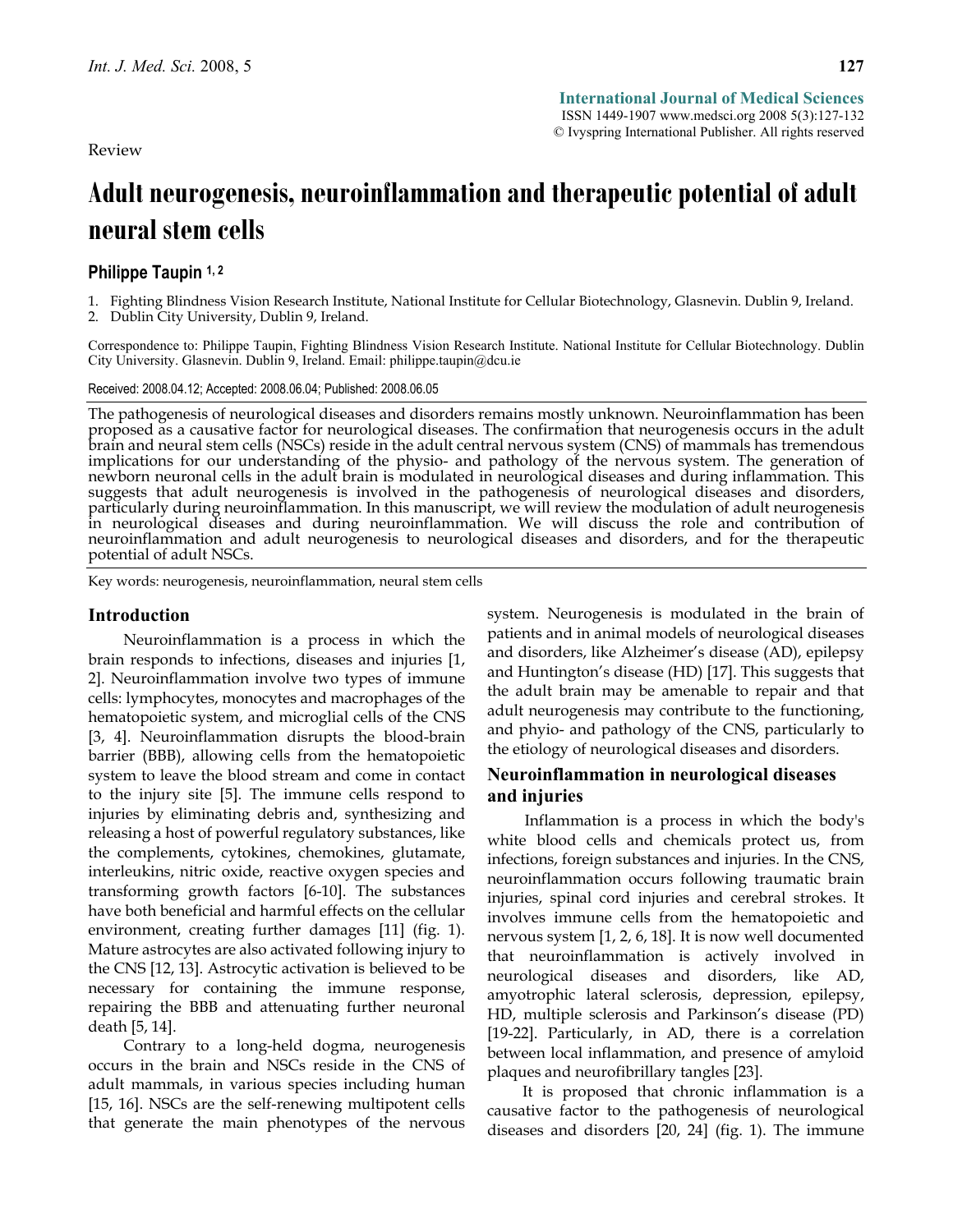cells and pro-inflammatory chemicals involved in neuroinflammation would underlie the mechanisms of diseases and neurodegeneration. The activation, or over activation, of immune cells involved in neuroinflammation and release of pro-inflammatory substances would result in reduced neuroprotection and neuronal repair, and increased neurodegeneration, leading to neurodegenerative diseases [10, 25, 26]. Depression is a common antecedent to many neurological diseases, particularly neurodegenerative diseases like AD and PD [27, 28]. Chronic inflammation during depressive episodes could predispose depressive patients to neurodegenerative diseases, later in life [29].



**Figure 1. Adult neurogenesis and neuroinflammation**. Neuroinflammation has been proposed as a causative factor for neurological diseases and disorders. It has both beneficial and harmful effects on the cellular environment. Neuroinflammation disrupts the BBB. Adult neurogenesis in modulated in a broad range of neurological diseases and disorders; it is decreased during inflammation. Adult neurogenesis may be involved in regenerative attempts and the plasticity of the nervous system. Adult-derived neural progenitor and stem cells grafted in the brain promote neuroprotection, by an immunomodulatory mechanism. Grafted neural progenitor and stem cells interact with the host immune system to promote functional recovery, an interaction that may provide clinical benefit for NSC-based therapy.

# **Adult neurogenesis, neural stem cells and cellular therapy**

In the adult mammalian brain, including in humans, neurogenesis occurs primarily in two regions, the dentate gyrus (DG) of the hippocampus and subventricular zone (SVZ) [30, 31]. Neurogenesis involves a relatively small number of cells, particularly in the DG, and is modulated by environmental stimuli, trophic factors/cytokines, drug treatments, and in various physio- and pathological conditions, like neurological diseases and disorders [32]. Newborn neuronal cells, in the adult brain, establish functional connections, survive for extended period of time, at least 2 years in human, and reproduce processes similar to development, to integrate the mature network [30, 33, 34]. Adult neural progenitor and stem cells have been isolated and characterized in vitro, from various species [16], including from human biopsies and post-mortem tissues [35]. It is hypothesized that newborn neuronal cells in the adult brain originate from residual stem cells. The existence of stem cells in the adult brain suggests that it has the potential for self-repair and that newborn neuronal cells may contribute to the functioning, and physioand pathology of the CNS [36]. However, adult NSCs remain elusive cells and to be unequivocally identified and characterized in vitro and in vivo [37, 38].

Two strategies are being considered for adult NSC-based therapy in the CNS, the stimulation of endogenous neural progenitor or stem cells and the transplantation of adult-derived neural progenitor and stem cells [39]. Self-renewing multipotent neural progenitor and stem cells have been isolated and characterized in vitro, from various regions of the adult mammalian CNS, including the spinal cord [16]. This suggests that neural progenitor and stem cells reside throughout the adult CNS, in mammals. The stimulation of endogenous neural progenitor or stem cells locally would represent a strategy to promote regeneration of the diseased and injured nervous system. Alternatively, new neuronal cells are generated at sites of degeneration in the diseased brain and after CNS injuries, like in HD and in experimental models of cerebral strokes 40, 41]. These cells originate from the SVZ and migrate partially through the rostro-migratory stream to the sites of degeneration. This suggests that strategies to promote regeneration and repair may focus on stimulating SVZ neurogenesis. Adult derived-neural progenitor and stem cells may be transplanted locally [42] or administered intravenously to promote regeneration and repair [43]. Systemic injection provides a model of choice for delivering adult derived-neural progenitor and stem cells for the treatment of neurological diseases and injuries, where the degeneration is widespread, like AD and HD.

# **Adult neurogenesis in neurological diseases and disorders**

Adult neurogenesis is modulated in the brains of patients and in animal models of neurological diseases and disorders, like AD, depression, epilepsy, Huntington's and Parkinson's diseases [17]. Neurogenesis is increased in the hippocampus of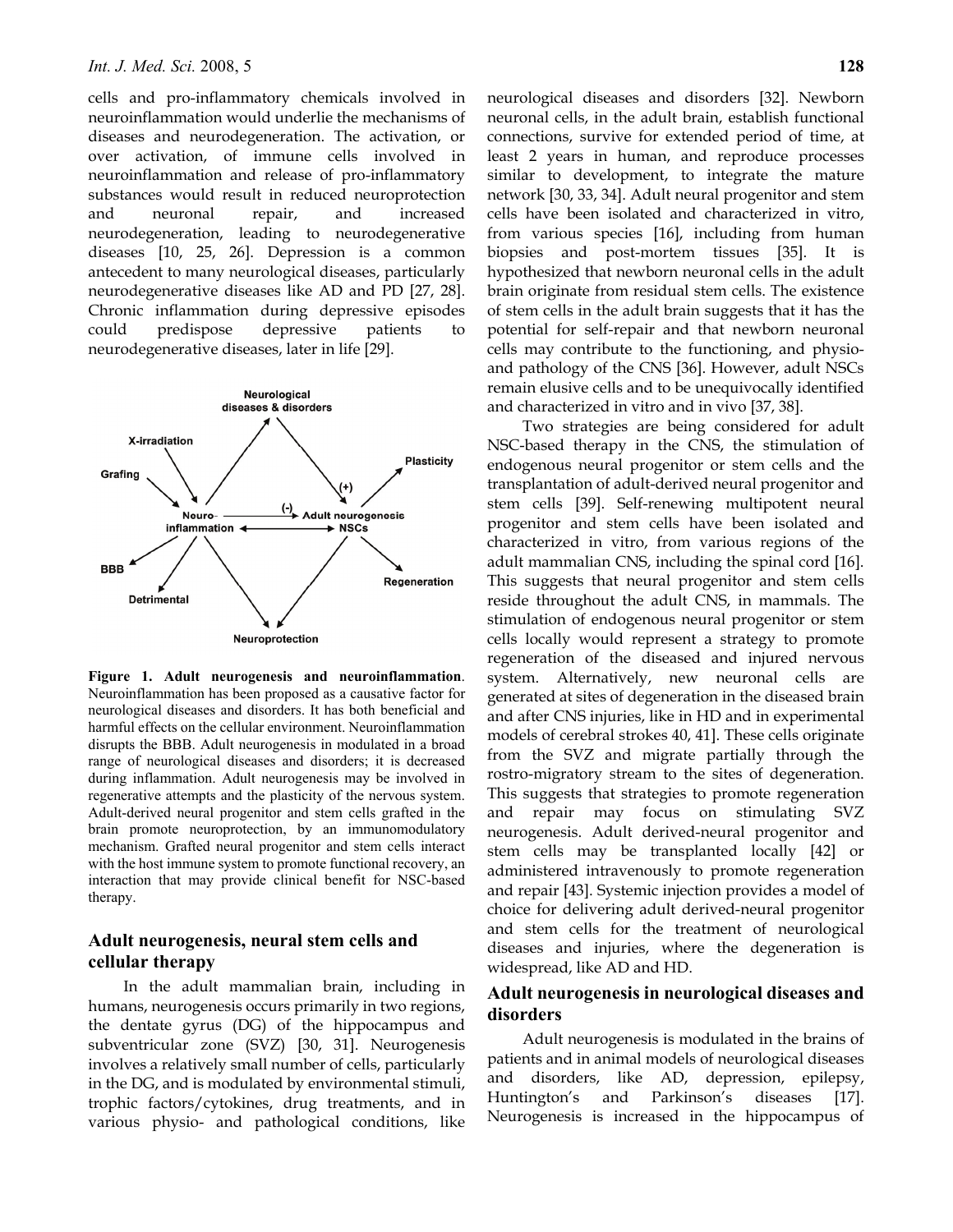brains of patients with AD, as revealed after autopsies by an increase in the expression of markers for immature neuronal cells, like doublecortin and polysialylated nerve cell adhesion molecule, in hippocampal regions [44]. In animal models of AD, neurogenesis is increased in the DG of transgenic mice expressing the Swedish and Indiana amyloid protein precursor (APP) mutations, a mutant form of human APP, [45] and decreased in the DG and SVZ of knock-out mice for presenilin 1 and APP [46, 47]. This shows that adult neurogenesis is enhanced in AD brains. The discrepancies observed on adult neurogenesis in brain autopsies of patients with AD and animal models of AD may originate from the limitations of animal models, particularly transgenic mice, as representative models of complex diseases, particularly AD [48] and to study adult phenotypes, like adult neurogenesis. Result from autopsies reveals that neurogenesis is not altered in the brains of depressive patients [49]. Neurogenesis is enhanced in the DG and SVZ of animal models of epilepsy, like after pilocarpine treatment [50]. After pilocarpine treatment, ectopic granule-like cells in the hilus are labeled for bromodeoxyuridine (BrdU). BrdU is a thymidine analog that incorporates DNA of dividing cells during the S-phase of the cell cycle and is used for birthdating and monitoring cell proliferation [51]. MF-like processes immunostained for TOAD-64, a marker for newly generated neuronal cells, are also detected in the granule cell layer of the *stratum oriens* of CA3 and the inner molecular layer of the DG, in rodents [50]. Low-dose, whole-brain, X-ray irradiation in adult rats, after pilocarpine treatment, inhibits neurogenesis, but does not prevent seizure-induced ectopic granule-like cells and MF sprouting [52]. Hence, neurogenesis is enhanced in the DG and SVZ in animal models of epilepsy and seizure-induced ectopic granule-like cells and MF sprouting arises not only from newborn neuronal cells, but also from mature dentate granule cells. Immunohistochemistry and confocal microscopy analysis of autopsies for markers of the cell cycle and neuronal differentiation, like proliferating cell nuclear antigen and β-tubulin, show that cell proliferation and neurogenesis are increased in the SVZ of brains of patients with HD [41]. In adult R6/1 transgenic mouse model of HD, neurogenesis decreases in the DG [53]. After quinolinic acid striatal lesioning of adult brain, neurogenesis is increased in the SVZ [54], as observed in brains of HD patients [41]. These data provide evidences that adult neurogenesis is increased in the SVZ of brains with HD. Data from R6/1 transgenic mouse model of HD are difficult to interpret in the context of adult neurogenesis in HD, as mutated forms of huntingtin affect brain development [55]. This could underlie the decrease of neurogenesis reported in adult transgenic mice R6/1. In PD, one study reports that the rate of neurogenesis, measured by BrdU labeling, is stimulated in the substantia nigra (SN), following lesion induced by a systemic dose of MPTP (1-methyl-4-phenyl-1,2,3,6-tetrahydropyridine) [56]. Another study reports no evidence of new dopaminergic neurons in the SN of 6-hydroxydopamine-lesioned hemi-Parkinsonian rodents [57]. Hence, neurogenesis in the SN is the source of debates and controversies, and remains to be further evaluated.

In all, adult neurogenesis in modulated in a broad range of neurological diseases and disorders (fig. 1). The contribution and significance of this modulation to the etiology and pathogenesis of neurological diseases and disorders remain mostly unknown. In epilepsy, low-dose, whole-brain, X-ray irradiation in adult rats, after pilocarpine treatment, inhibits neurogenesis, but does not prevent the induction of recurrent seizures [52]. These data provide a strong argument against a critical role of adult neurogenesis in epileptogenesis. However, although increased hippocampal neurogenesis may not be critical to epileptogenesis, it could be a contributing factor to limbic seizures when present. In depression, chronic administration of antidepressants, like the selective serotonin reuptake inhibitors fluoxetine, increases neurogenesis in the DG, but not the SVZ in adult rats, suggesting that adult neurogenesis is involved in the activity of antidepressants [58, 59]. X-irradiation of the hippocampal region, but not other brain regions, like the SVZ or the cerebellar region, inhibits neurogenesis and prevents the behavioral effect of the antidepressants, like fluoxetine, in adult mice [60]. Hence, it is proposed that adult neurogenesis mediate the activities of antidepressants, particularly selective serotonin reuptake inhibitors. In HD, in brains of HD patients and after quinolinic acid striatal lesioning of adult brain the enhanced neurogenesis in the SVZ leads to the migration of neuroblasts and formation of new neuronal cells in damaged areas of the striatum. This suggests that neurogenesis may be involved in regenerative attempts in HD brains [41, 54] (fig. 1).

There are however debates and controversies over the modulation of adult neurogenesis in neurological diseases and disorders, particularly for studies involving BrdU labeling for studying neurogenesis. BrdU is a thymidine analog that incorporates DNA of dividing cells during the S-phase of the cell cycle and is used for birthdating and monitoring cell proliferation [51]. There are limitations and pitfalls over the use of BrdU for studying neurogenesis. BrdU is toxic and mutagenic substances.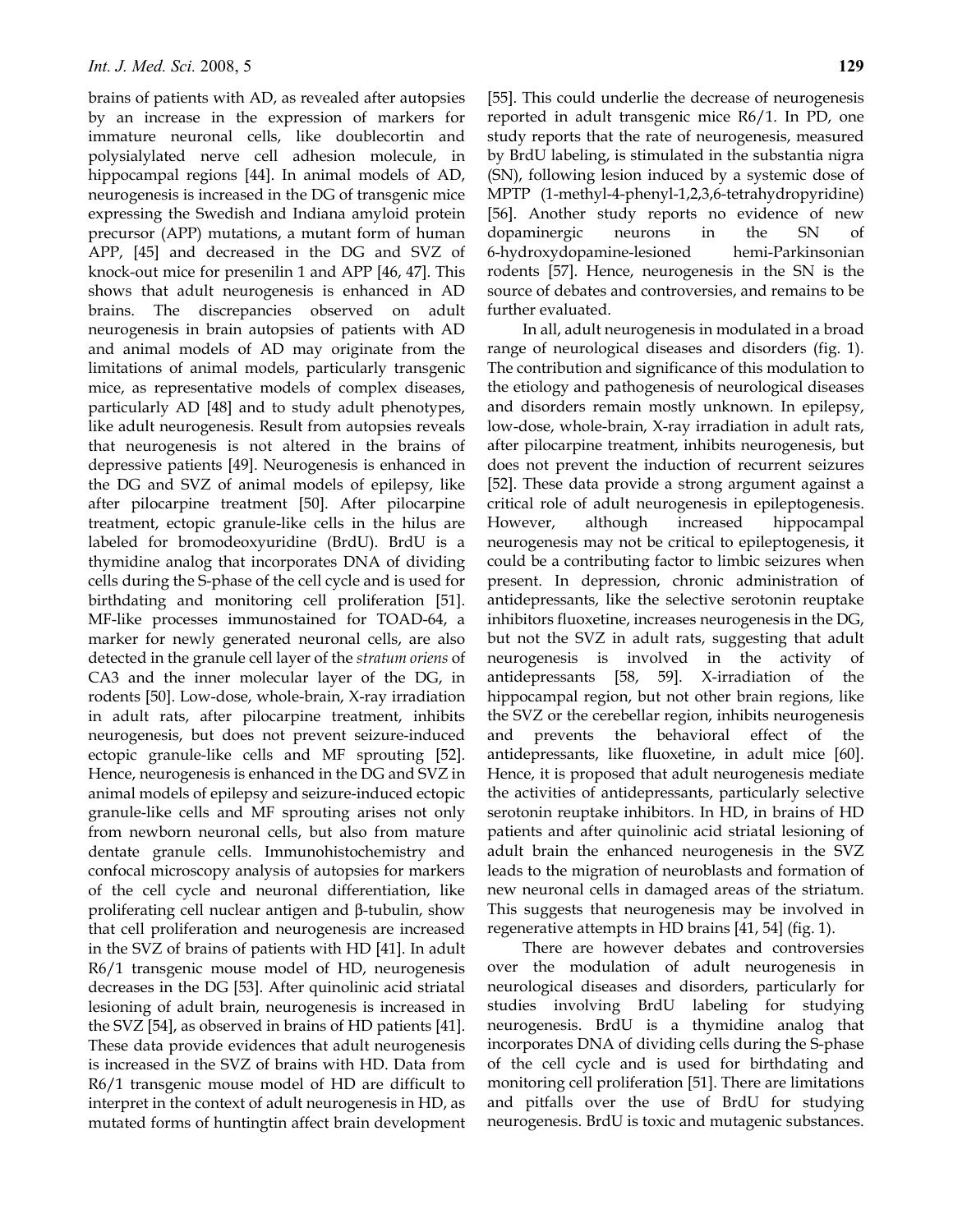It triggers cell death, the formation of teratomes, alters DNA stability, lengthens the cell cycle, and has mitogenic, transcriptional and translational effects on cells that incorporate it. BrdU is not a marker for cell proliferation, but a marker for DNA synthesis [61-63]. High level, 4 to 10%, of tetraploid nerve cells have been reported in regions in which degeneration occurs in AD, like the hippocampus [64]. It is proposed that cell cycle re-entry and DNA duplication, without cell proliferation, precede neuronal death in degenerating regions of the CNS [65]. Some of the data observed by mean of immunohistochemistry for cell cycle proteins and BrdU labeling in the brains of AD patients and in animal models of the disease, may therefore not represent adult neurogenesis, but rather labeled nerve cells that may have entered the cell cycle and underwent DNA replication, but did not complete the cell cycle [62]. In addition, many physio- and pathological processes, like exercise, neurological diseases and injuries, like AD, PD and cerebral strokes and drugs treatments affect the permeability of the BBB and cerebral flow [66-68]. Some of the data observed by mean of BrdU labeling in animal models of neurological diseases and after drug treatments may reflect bio-availability of BrdU in the brain, rather than neurogenesis.

#### **Neuroinflammation in adult neurogenesis**

Neuroinflammation inhibits neurogenesis in the adult hippocampus [69, 70] (fig. 1). The mechanism, function and significance of the modulation of neurogenesis during inflammatory processes remain to be elucidated. Molecules released by the immune cells, like interleukins and nitric oxide, regulate negatively adult neurogenesis and may underlie the molecular mechanisms of inflammatory reactions on adult neurogenesis [71, 72]. Neuroinflammation is actively involved in neurological diseases and disorders, like AD, depression and PD [19-22]. It is proposed that chronic inflammation is a causative factor to the pathogenesis of these neurological diseases and disorders [20, 24]. Hence, the modulation of adult neurogenesis during the inflammatory process may contribute or cooperate with the activity of neurological diseases and disorders on adult neurogenesis. Since the function of newborn neuronal cells is still the subject of debates and remains to be elucidated, the significance of the modulation of adult neurogenesis during inflammatory processes and in neurological diseases and disorders can only be speculated. Newborn neuronal cells may represent a regenerative attempt and contribute to the plasticity of the nervous system [73] (fig. 1).

There are however debates and controversies over the modulation of adult neurogenesis during inflammatory processes, particularly for studies involving BrdU labeling for studying neurogenesis. Neuroinflammation alters the permeability of the BBB [5]. Hence, some of the data observed by mean of BrdU labeling in animal models during inflammatory processes may reflect bio-availability of BrdU in the brain, rather than neurogenesis. Investigators have used X-ray irradiation to inhibit neurogenesis and study the function of adult neurogenesis [52, 60, 74]. Brain irradiation induces inflammatory responses (fig. 1). Hence, the effects of brain irradiation on adult neurogenesis in animal models, particularly of neurological diseases and disorders, are therefore difficult to interpret in light of these data. In all, the modulation of adult neurogenesis during inflammatory processes and after X-irradiation treatments remains to be further evaluated.

Neural progenitor and stem cells express receptors, and respond to trophic factors and cytokines. Hence, the inflammation resulting from the pathological processes to be treated by the transplantation of neural progenitor and stem cells, as well as the transplantation procedure itself may have adverse effects of the success of the graft (fig. 1). The timing of transplantation in the diseased brain or after injury is therefore critical for successful transplantation of neural progenitor and stem cell therapy [75]. Studies reveal that adult-derived neural progenitor and stem cells promote neuroprotection, by immunomodulatory mechanism [76] (fig. 1). Grafted neural progenitor and stem cells interact with the host to promote functional recovery, an interaction that may provide clinical benefit for NSC-based therapy (fig. 1). The interaction of grafted neural progenitor and stem cells with the immune system suggests that pre-clinical studies involving immuno-depressed mice may not represent an appropriate model to characterize and validate sources of human-derived neural progenitor and stem cells for therapy [77].

## **Conclusion and Perspectives**

Neuroinflammation is involved in the pathogenesis of neurological diseases and disorders, but its contribution and involvement to these pathological processes remain to be elucidated. It may be involved in the modulation of neurogenesis in neurological diseases and disorders, but the contribution and significance of this modulation remain to be understood. Neuroinflammation has tremendous implications for cellular therapy. On the one hand, it may limit the therapeutic potential of adult NSCs in vivo and ex vivo. On the other hand, it may interact with the neurogenic niches to promote the regenerative potential in vivo, and the integration of the grated neural progenitor and stem cells ex vivo.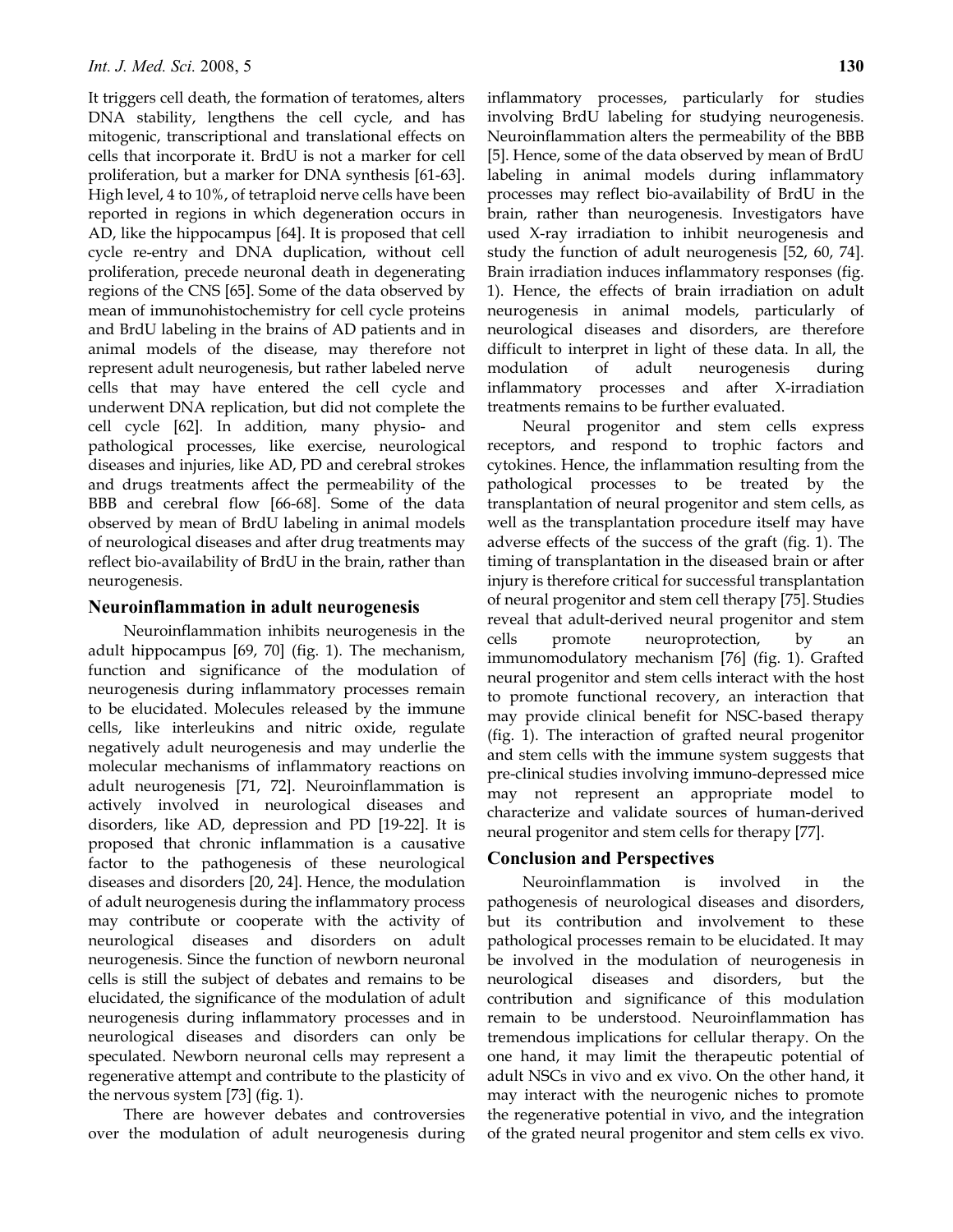Hence, neuroinflammation may have both beneficial and detrimental effects on the potential of adult NSCs, to promote regeneration and repair in vivo and ex vivo. Therapeutic strategies for promoting the potential of adult NSCs in vivo and ex vivo may involve pro- and anti-inflammatory treatments. Future studies will aim at unraveling the molecular mechanisms governing the interaction between neural progenitor and stem cells and the immune system, and it implications for cellular therapy.

## **Conflict of interest**

The author has declared that no conflict of interest exists.

#### **References**

- [1] Nencini P, Sarti C, Innocenti R, et al. Acute inflammatory events and ischemic stroke subtypes. Cerebrovasc Dis. 2003; 15: 215-21.
- [2] Schmidt OI, Heyde CE, Ertel W, Stahel PF. Closed head injury--an inflammatory disease? Brain Res. Brain Res Rev. 2005; 48: 388-99.
- [3] Stoll G, Jander S. The role of microglia and macrophages in the pathophysiology of the CNS. Prog Neurobiol. 1999; 58: 233-47.
- [4] Streit WJ, Walter SA, Pennell NA. Reactive microgliosis. Prog Neurobiol. 1999; 57: 563-81.
- [5] Lossinsky AS, Shivers RR. Structural pathways for macromolecular and cellular transport across the blood-brain barrier during inflammatory conditions. Histol Histopathol. 2004; 19: 535-64.
- [6] Ghirnikar RS, Lee YL, Eng LF. Inflammation in traumatic brain injury: role of cytokines and chemokines. Neurochem Res. 1998; 23: 329-40.
- [7] Jander S, Schroeter M, Stoll G. Interleukin-18 expression after focal ischemia of the rat brain: association with the late-stage inflammatory response. J Cereb Blood Flow Metab. 2002; 22: 62-70.
- [8] Stoll G, Schroeter M, Jander S, et al. Lesion-associated expression of transforming growth factor-beta-2 in the rat nervous system: evidence for down-regulating the phagocytic activity of microglia and macrophages. Brain Pathol. 2004; 14: 51-8.
- [9] Hensley K, Mhatre M, Mou S, et al. On the relation of oxidative stress to neuroinflammation: lessons learned from the G93A-SOD1 mouse model of amyotrophic lateral sclerosis. Antioxid Redox Signal. 2006; 8: 2075-87.
- [10] Bonifati DM, Kishore U. Role of complement in neurodegeneration and neuroinflammation. Mol Immunol. 2007; 44: 999-1010.
- [11] Stoll G, Jander S, Schroeter M. Detrimental and beneficial effects of injury-induced inflammation and cytokine expression in the nervous system. Adv Exp Med Biol. 2002; 513: 87-113.
- [12] Latov N, Nilaver G, Zimmerman EA, et al. Fibrillary astrocytes proliferate in response to brain injury: a study combining immunoperoxidase technique for glial fibrillary acidic protein and radioautography of tritiated thymidine. Dev Biol. 1979; 72: 381-4.
- [13] Miyake T, Hattori T, Fukuda M, et al. Quantitative studies on proliferative changes of reactive astrocytes in mouse cerebral cortex. Brain Res. 1988; 451: 133-8.
- [14] Bush TG, Puvanachandra N, Horner CH, et al. Leukocyte infiltration, neuronal degeneration, and neurite outgrowth after ablation of scar-forming, reactive astrocytes in adult transgenic mice. Neuron. 1999; 23: 297-308.
- [15] Gross CG. Neurogenesis in the adult brain: death of a dogma. Nat Rev Neurosci. 2000; 1: 67-73.
- [16] Taupin P, Gage FH. Adult neurogenesis and neural stem cells of the central nervous system in mammals. J Neurosci Res. 2002; 69:745-9.
- [17] Grote HE, Hannan AJ. Regulators of adult neurogenesis in the healthy and diseased brain. Clin Exp Pharmacol Physiol. 2007; 34: 533-45.
- [18] Stoll G, Jander S, Schroeter M. Inflammation and glial responses in ischemic brain lesions. Prog Neurobiol. 1998; 56: 149-71.
- [19] Minghetti L. Role of inflammation in neurodegenerative diseases. Curr Opin Neurol. 2005; 18: 315-21.
- [20] Eikelenboom P, Veerhuis R, Scheper W, et al. The significance of neuroinflammation in understanding Alzheimer's disease. J Neural Transm. 2006; 113: 1685-95.
- [21] Hensley K, Mhatre M, Mou S, et al. On the relation of oxidative stress to neuroinflammation: lessons learned from the G93A-SOD1 mouse model of amyotrophic lateral sclerosis. Antioxid Redox Signal. 2006; 8: 2075-87.
- [22] Klegeris A, Schulzer M, Harper DG, McGeer PL. Increase in core body temperature of Alzheimer's disease patients as a possible indicator of chronic neuroinflammation: a meta-analysis. Gerontology. 2007; 53: 7-11.
- [23] Sivaprakasam K. Towards a unifying hypothesis of Alzheimer's disease: cholinergic system linked to plaques, tangles and neuroinflammation. Curr Med Chem. 2006; 13: 2179-88.
- [24] Whitton PS. Inflammation as a causative factor in the aetiology of Parkinson's disease. Br J Pharmacol. 2007; 150: 963-76.
- [25] Zilka N, Ferencik M, Hulin I. Neuroinflammation in Alzheimer's disease: protector or promoter? Bratisl Lek Listy. 2006; 107: 374-83.
- [26] Donnelly DJ, Popovich PG. Inflammation and its role in neuroprotection, axonal regeneration and functional recovery after spinal cord injury. Exp Neurol. 2007; 209: 378-88.
- [27] Karceski S. Early Parkinson disease and depression. Neurology. 2007; 69: E2-3.
- [28] Potter GG, Steffens DC. Contribution of depression to cognitive impairment and dementia in older adults. Neurologist. 2007; 13: 105-17.
- [29] Leonard BE. Inflammation, Depression and Dementia: Are they Connected? Neurochem Res. 2007; 32: 1749-56.
- [30] Eriksson PS, Perfilieva E, Bjork-Eriksson T, et al. Neurogenesis in the adult human hippocampus. Nat Med. 1998; 4: 1313-7.
- [31] Curtis MA, Kam M, Nannmark U, et al. Human neuroblasts migrate to the olfactory bulb via a lateral ventricular extension. Science. 2007; 315: 1243-9.
- [32] Taupin P. Adult neurogenesis in the mammalian central nervous system: functionality and potential clinical interest. Med Sci Monit. 2005; 11: RA247-52.
- [33] van Praag H, Schinder AF, Christie BR, et al. Functional neurogenesis in the adult hippocampus. Nature. 2002; 415: 1030-4.
- [34] Esposito MS, Piatti VC, Laplagne DA, et al. Neuronal differentiation in the adult hippocampus recapitulates embryonic development. J Neurosci. 2005; 25: 10074-86.
- [35] Palmer TD, Schwartz PH, Taupin P, et al. Cell culture. Progenitor cells from human brain after death. Nature. 2001; 411:42-3.
- [36] Taupin P. Adult neurogenesis in mammals. Curr Opin Mol Ther. 2006; 8: 345-51.
- [37] Kornblum HI, Geschwind DH. Molecular markers in CNS stem cell research: hitting a moving target. Nat Rev Neurosci. 2001; 2: 843-6.
- [38] Bull ND, Bartlett PF. 2005. The adult mouse hippocampal progenitor is neurogenic but not a stem cell. J Neurosci. 2005; 25: 10815-21.
- [39] Taupin P. The therapeutic potential of adult neural stem cells. Curr Opin Mol Ther. 2006; 8: 225-31.
- [40] Arvidsson A, Collin T, Kirik D, et al. Neuronal replacement